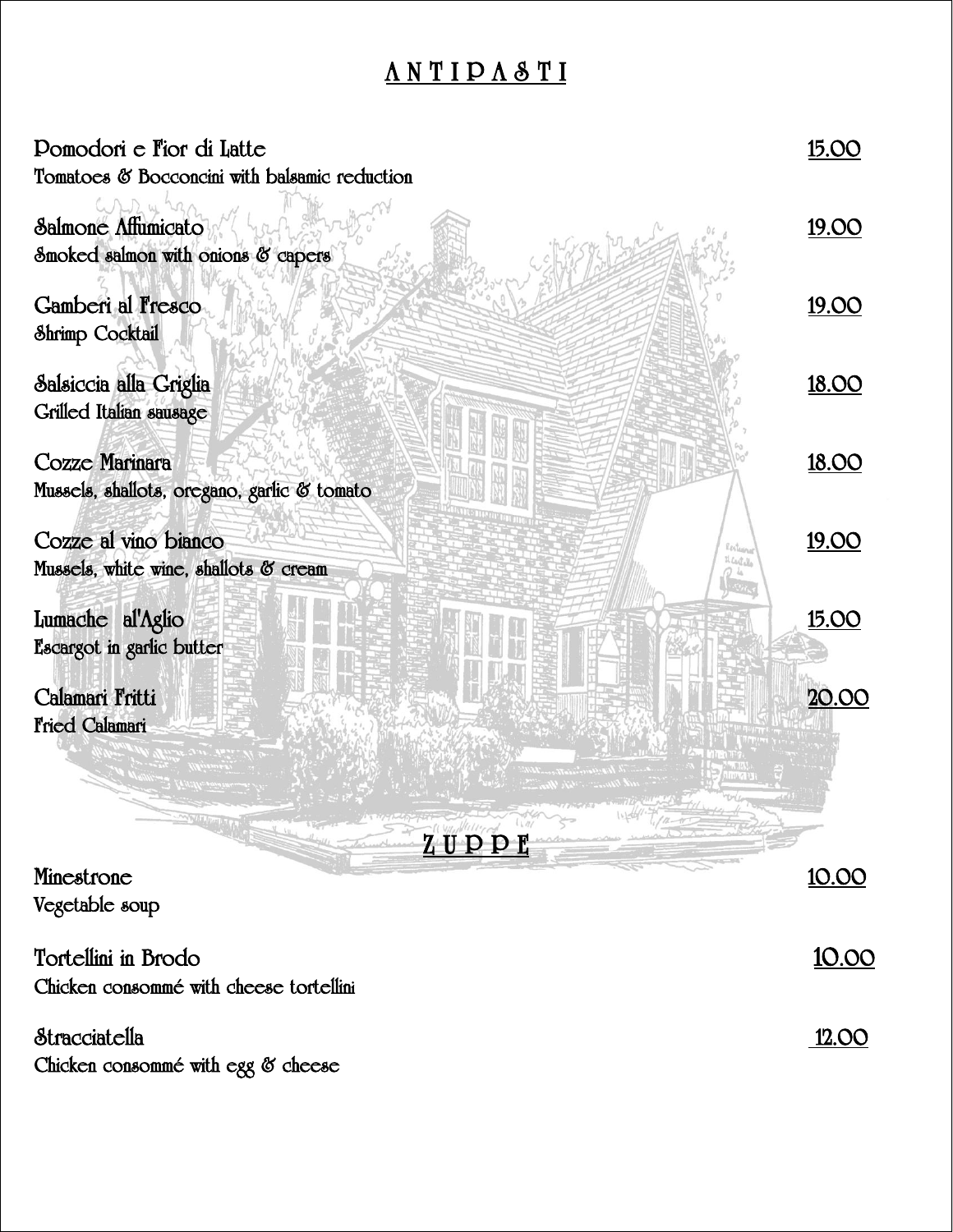# **I N S A L A T A**

| Insalata Cesare<br>Caesar salade                                                            | <u>15.00</u> |
|---------------------------------------------------------------------------------------------|--------------|
| Insalata del Castello<br>Romaine, mushroom, mixed vegetables, olives, bocconcini, olive oil | 22.00        |
|                                                                                             |              |
| Insalata Italiana                                                                           | <u>15.00</u> |
| Romaine, onions, olives, olive oil                                                          |              |
| Insalata di Casa                                                                            | <u>12.OO</u> |
| Mixed greens with our home made dressing                                                    |              |
| $\overline{P} \Lambda \delta T \Lambda$<br>K                                                |              |
| Spaghettini Napoletana                                                                      | 19.OO        |
| Tomato sauce                                                                                |              |
| Spaghettini Carbonara                                                                       | 26.00        |
| Dancetta, cheese, cream & egg                                                               |              |
| Linguine Daniela                                                                            | 27.OO        |
| Baby clams, mushrooms, shallots, garlic & cream                                             |              |
| Denne Al Salmone                                                                            | 26.00        |
| Smoked salmon with a tomato & cream                                                         |              |
| <b>Penne Arrabbiata</b><br>Spicy tomato sauce                                               | <u>20.00</u> |
|                                                                                             |              |

**" Our pastas are offered as appetizer portions at \$2.00 less than the price indicated "**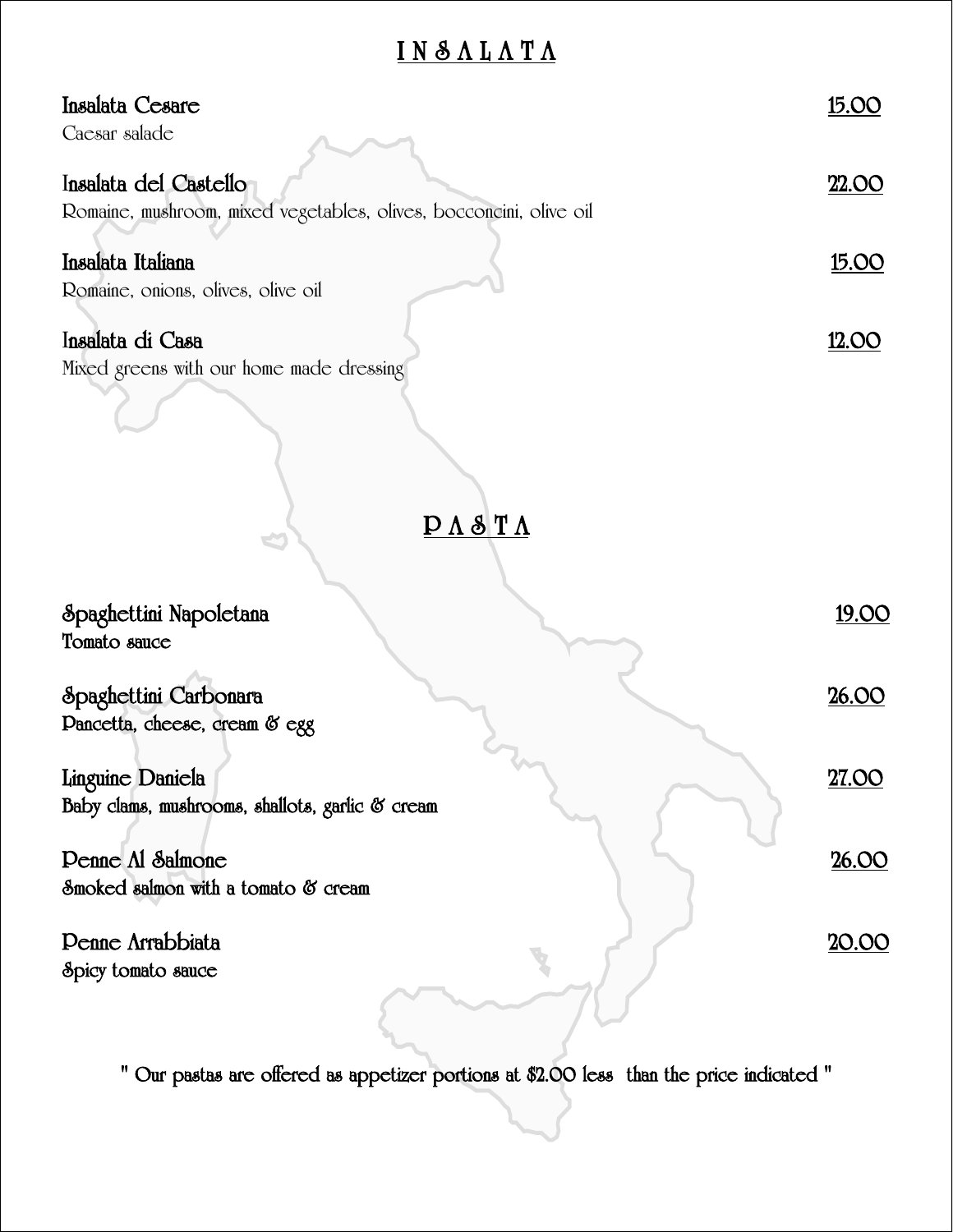### **P A S T A**

| <b>Penne Gorgonzola</b><br>Gorgonzola & cream                                | 28.OO         |
|------------------------------------------------------------------------------|---------------|
| Spaghettini Emiliana<br>Sun dried tomatoes, mushrooms, garlic & olive oil    | 26.00         |
| <b>Fettuccine Alfredo</b><br>Cream & parmesan cheese                         | <b>22.OO</b>  |
| Linguine Descatore<br>Scallops, shrimp, mussels, calamari, tomato sauce      | <u>38.00</u>  |
| Linguine Drimavera<br>Julienne of fresh vegetables, tomato sauce             | 21.OO         |
| <b>Penne Romanoff</b><br>Mushrooms, onions, shallots, vodka, cream & tomato  | 22.OO         |
| Tortellini Sweetsburg<br>Mushrooms, asparagus, cream & tomato                | <u>23.00</u>  |
| Cannelloni Romana<br>Dasta filled with veal, gratinés                        | <u>22.OO</u>  |
| Lasagna Vallatese<br>Ricotta cheese, meat sauce, gratinée                    | <u>22.OO</u>  |
| Spaghettini Putanesca<br>Capers, anchovies, black olives, tomato sauce       | <u> 25.00</u> |
| Tortellini Gigi<br>Drosciutto, mushrooms, cream & tomato                     | <u>26.OO</u>  |
| <b>Penne Avellinese</b><br>Italian sausage, caramelized onions, tomato sauce | 27.OO         |

**" Our pastas are offered as appetizer portions at \$2.00 less than the price indicated "**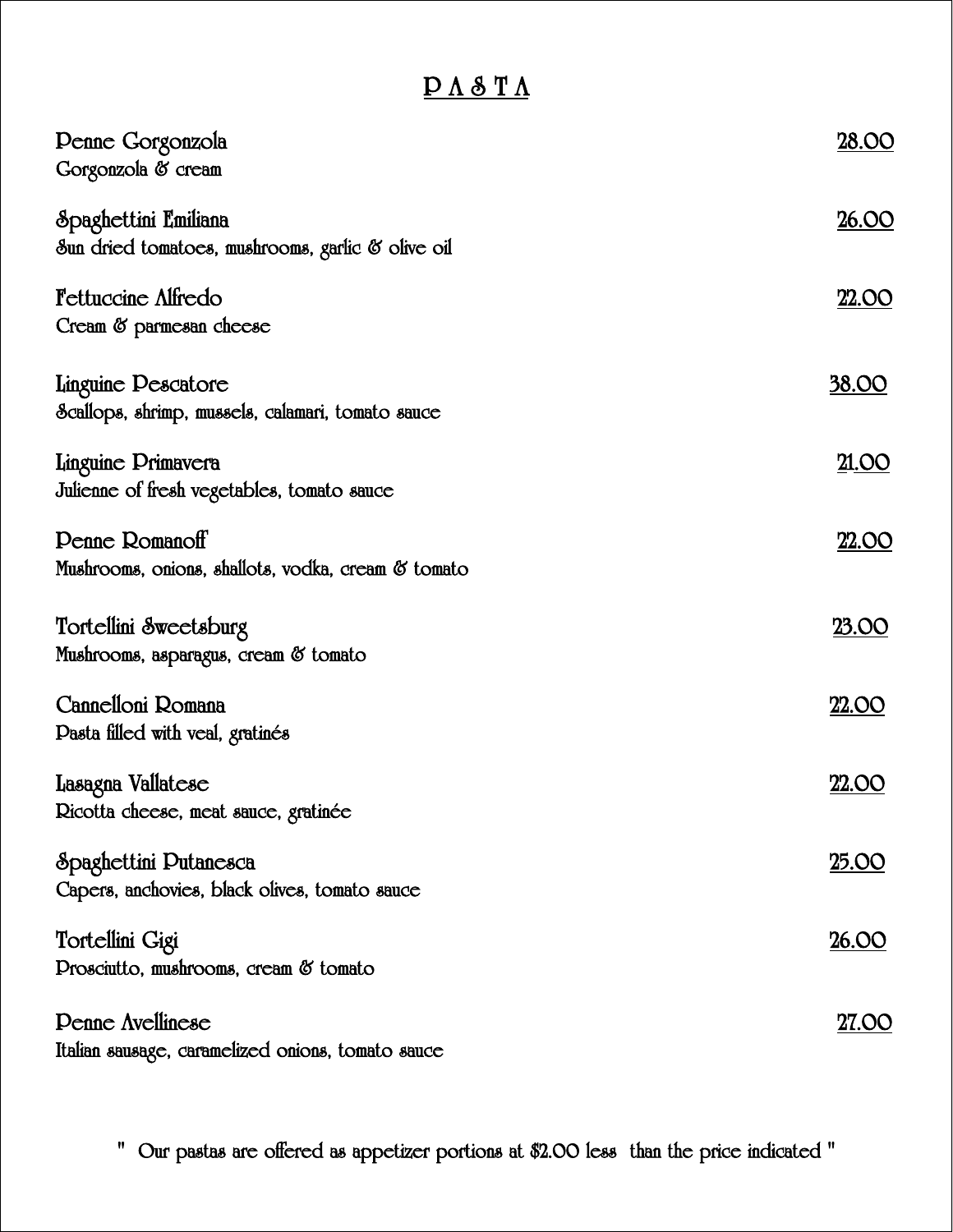# **R I S O T T I**

| Risotto ai quattro fromaggi                                                                                        | 34.OO        |
|--------------------------------------------------------------------------------------------------------------------|--------------|
| Risotto with Gorgonzola cheese, Parmesan, Provelone & Friulano & cream                                             |              |
| Risotto con pomodorini semi - secchi e funghi<br>Risotto with sun dried cherry tomatoes, mushrooms, tomato & cream | <b>32.00</b> |
| Risotto ai Frutti di Mare<br>Risotto with scallops, shrimp, mussels, calamari & tomato sauce                       | <b>38.00</b> |

### **V I T E L L O**

| Darmigiana                                                      | 30.00        |
|-----------------------------------------------------------------|--------------|
| Breaded, tomato sauce, gratiné                                  |              |
| Diccata al Limone<br>Lemon & white wine                         | 31.OO        |
| Vitello del Castello<br>Green peppercorn, cognac & cream        | 34.OO        |
| Marsala<br>Vin Marsala et champignons                           | 32.OO        |
| Riviera<br>Scallops, mushroom, shallots, white vermouth & cream | <u>36.OO</u> |
| Toscanini<br>Sun dried tomatoes, mushroom, white wine, lemon    | 36.OO        |
| Michelangelo<br>Shrimp, white wine & cream                      | 38.OO        |
| " served with vegetables & potato of the day"<br><b>Of</b>      |              |

**"served Spaghetti or penne, tomato sauce"**